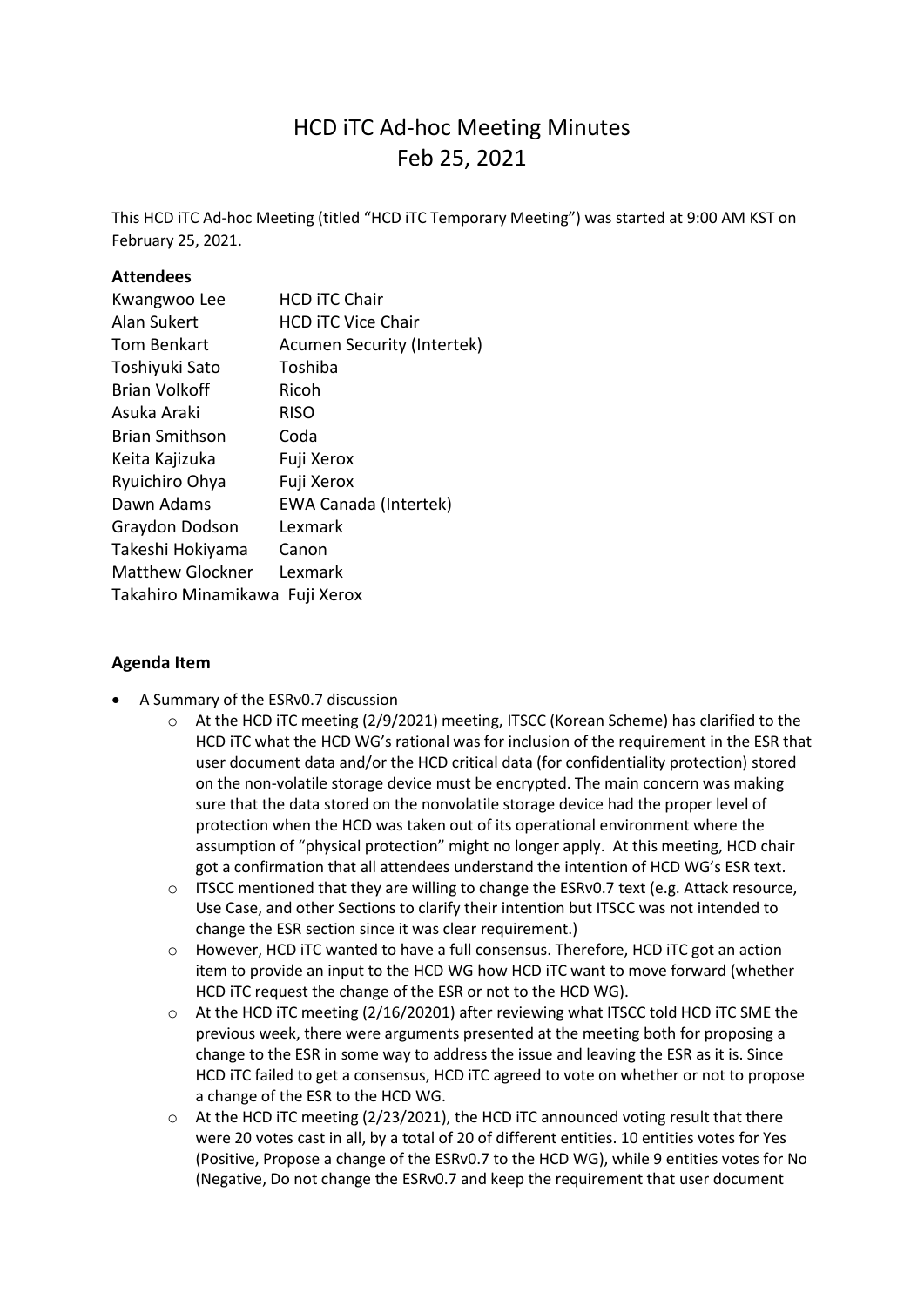data and HCD critical data stored on nonvolatile storage must be encrypted)) and 1 invalid vote since HCD iTC received the vote after due date.

- $\circ$  However, the HCD iTC SMEs still had an issue to move forward at the HCD iTC meeting (2/23/2021) since we didn't finalize what HCD iTC will proposed a change to the HCD WG. Therefore, the HCD iTC decided to set up the HCD iTC ad-hoc meeting (scheduled as HCD iTC temporary meeting) (2/25/2021). The main purpose of this meeting was to create the text to propose a change of the ESRv0.7. The main attendees are the HCD iTC SMEs who voted "Yes (Positive)" for the previous vote and some key persons who discussed the same issue on the Network SG meeting.
- $\circ$  Before the HCD iTC Temporary meeting (2/25/2021), Brian Volkoff sent out the email to HCD iTC chair to request the ITSCC's clarification regarding his question/concern. HCD iTC chair forwarded the email to the ITSCC, and gratefully the HCD iTC received a prompt feedback from ITSCC.
- o At the HCD iTC Temporary meeting (2/25/2021), Brian V. first shared his position and email thread that we communicated together with the ITSCC. After that, to discuss a proposal for an ESR change, Tom thankfully presented his perspectives on ITSCC's position relative to the ESR. This was based on an ad hoc discussion with the participants on the previous day's HCD Network Subgroup call.
	- Please refer to the attached emails "*Question to the ITSCC", "ITSCC's clarification for the ESRv0.7", "Perspectives on ITSCC's position relative to the ESR" and*  "Brian's Email after ITSCC's response"
	- Brian made a statement in one of his emails (see "Brian's Email after ITSCC's response") before the meeting. Brian presented his email and conclusion, which was agreed by others at the meeting, from the ITSSC response to his questions was that ITSSC would not accept any change to the ESR requirement to encrypt the user document data and/or the HCD critical data stored on the non-volatile storage device.
	- During the HCD iTC Temporary meeting, all attendees agreed that Essential Security Requirements section (lines 186-190) of the ESRv0.7 is clear, and it is not a scope of change that HCD iTC has to proposed to the HCD WG. However, other parts such as lines 214 of the "Out of scope of Evaluation" section" need to be revisited since "Resistance against physical attacks of the HCD directly from outside are not to be considered." were confusing and undermined the usefulness of the requirements along with the mix of messages on welcoming vendors to contribute suggestions on state-of-the-art mechanisms.
	- Tom mentioned that because of the ITSSC response any proposed ESR change that reverted back to what is in the HCD PP (i.e., the requirement would apply only to Field-Replaceable Non-Volatile storage) would also not be accepted.
- $\circ$  Ohya has concerned how the vendors achieve the ITSCC's requirement with the Trusted Platform Module (TPM) since TPM requires the authorization factor in their knowledge.
	- Kwangwoo explained that ITSCC requirement is to protect the initial data of the key chain when it stored on the nonvolatile storage device, it can be satisfied by the various security mechanisms such as access control and so on. It should be confirmed by the schemes at the end.
- $\circ$  As a conclusion of HCD iTC Temporary meeting (2/25/2021), all attendees confirmed that they understand the intention of the ITSCC's requirement that are described in the email titled "ITSCC's clarification for the ESRv0.7". Also, HCD iTC agreed to consider the "stolen scenario". To follow up on this, HCD iTC agreed to discuss "how HCD iTC's vendor SMEs will implement ITSCC's requirement" and "What is the proper level of protection" to provide a feedback to the ITSCC.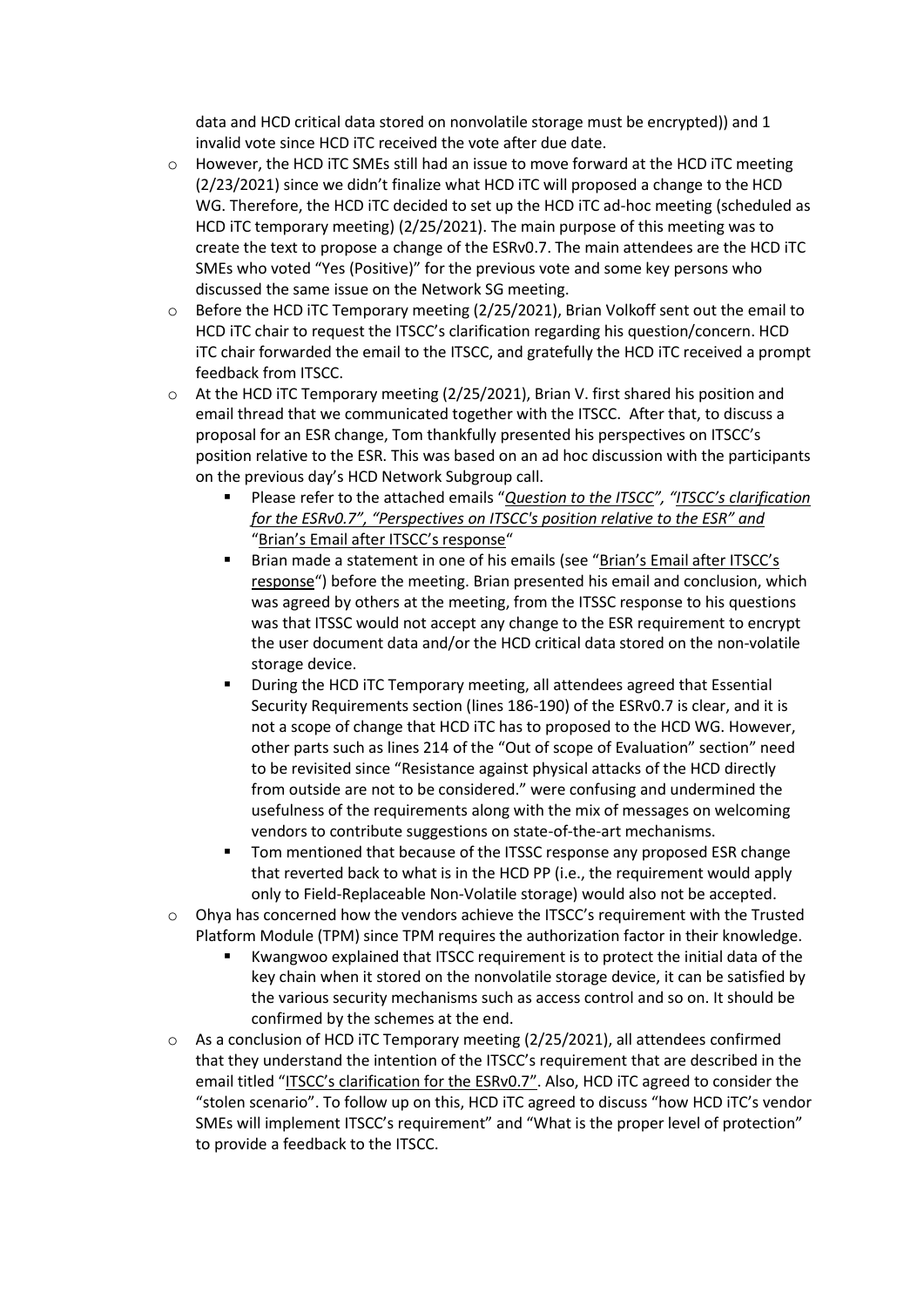- $\circ$  Sato and Ohya have asked the meeting minutes (Sato mentioned as a "document") to the HCD iTC chair so that the JBMIA members can understand the current situation. Sato (as a chairperson of JBMIA) and Ohya mentioned that JBMIA understand the limits of what changes they can propose to the ESR that ITSSC will accept.
	- ITSSC will only change the use cases and portions of the ESR other than the actual essential security requirements section themselves to clarify this "stolen HCD" threat

#### **Next step**

- $\circ$  JBMIA got an action item to create a draft proposal for the change of the ESR first to make a consensus at least JBMIA members internally. JBMIA will complete this action item within a week (due date: 3/5/2021).
- o Once JBMIA creates the proposal change to the ESR, the HCD iTC SMEs will review it together in a HCD iTC weekly meeting (3/9/2021) to propose a change of the ESR to address the current issue.
- $\circ$  Note that other members who are not a JBMIA member agreed this work plan during the call (Graydon Dodson, Matthew Glockner, Brian Volkoff, Dawn).

#### **Action Item**

- AI Kwangwoo to share the meeting minutes with the summary our discussion and consensus
- AI Sato/Ohya to share the current situation to the JBMIA members
- AI JBMIA (Liaison/Representative: Toshiyuki Sato) to create the proposed ESR change text to the HCD iTC SMEs (due date: 3/5/2021)

This HCD iTC Temporary Meeting was completed at 10:20 AM KST on Feb 25, 2021 (Seoul/Tokyo).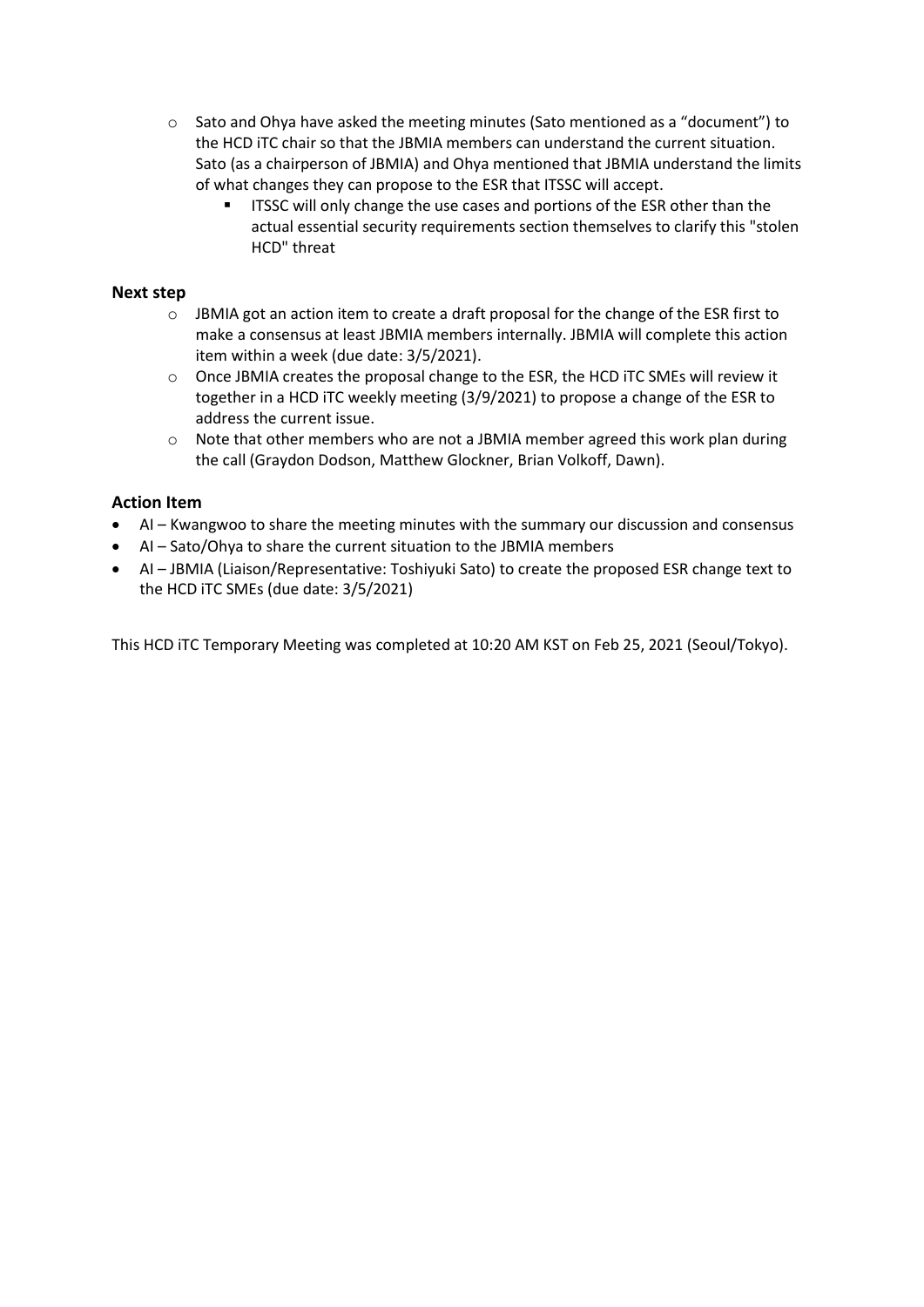### Question to the ITSCC

**Sent by Brian V. 2021-02-24 14:13 (KST/JST) Forwarded by Kwangwoo to ITSCC 2021-02-24 16:53 (KST/JST)**

Is there any chance ITSCC could provide more clarification before tomorrow's meeting? These are my questions/concerns:

1. expectations of physical protections of the HCD are part of the ESR

2. an HCD removed from the operating environment is subject to many types of physical attacks beyond "dumping" a nonvolatile storage memory component (I.e. flash)

The Threat Model this ESR solves has not been clearly articulated

A) must the system be resilient to physical attack when removed from the operating environnent?

B) if a TPM is used to wrap HCD keys, what prevents the HCD from operating normally outside its intended environment?

B.1) if there is an expectation that an HCD must not operate outside of its intended operating environment, how is this accomplished. An example is an Apple iPhone needing to be unlocked by the owner before access to Secure Enclave is granted. Is this envisioned for HCD?

- does an HCD now need to protect against physical attacks such as bus analyzers? Is bus encryption now required?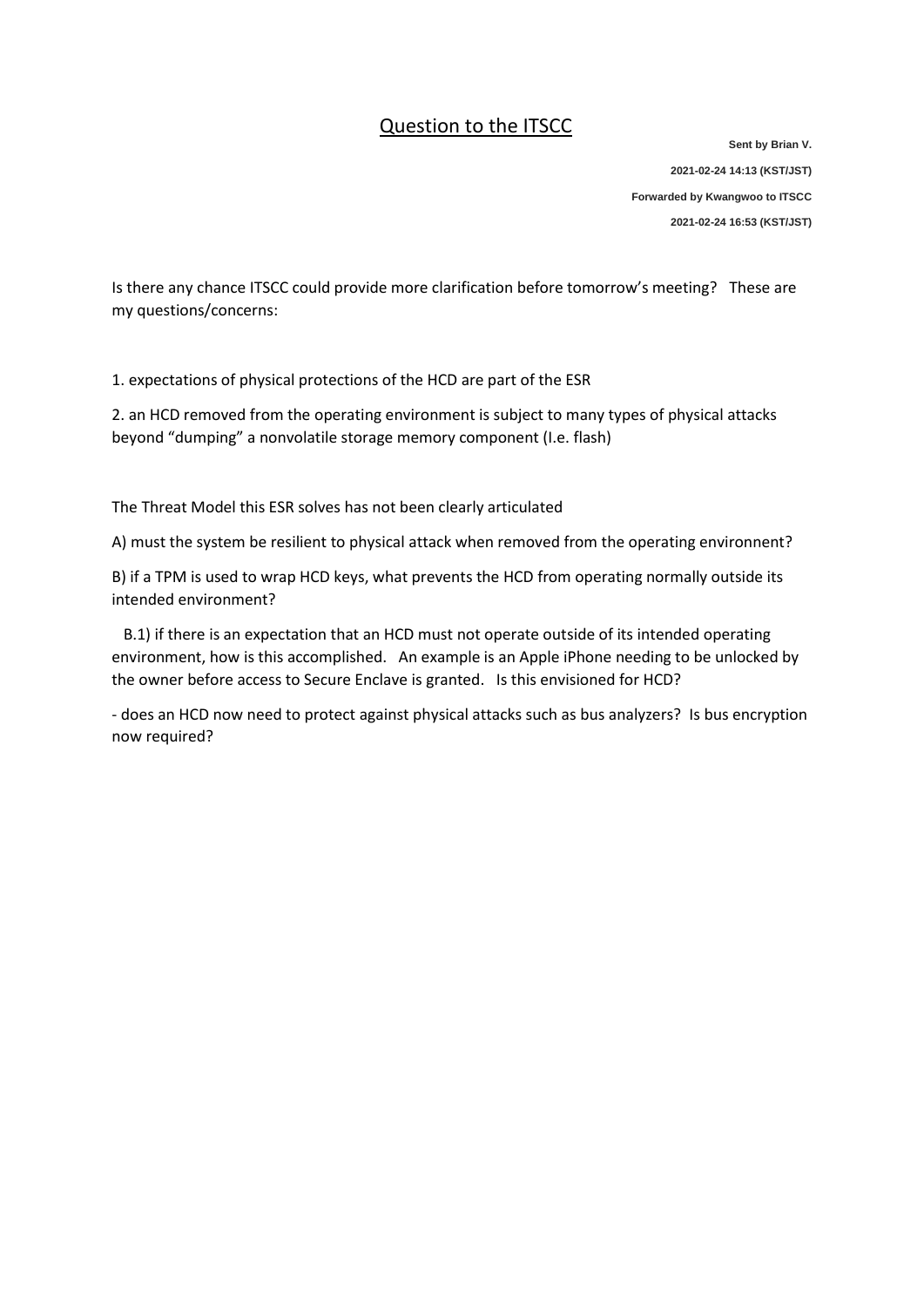### ITSCC's clarification for the ESRv0.7

**Sent by ITSCC (Eunkyoung Yi) 2021-02-24 9:18 PM (KST/JST)**

Dear Kwangwoo and HCD iTC members,

First of all, We are grateful for your continuing support.

We know that there were, and still are, a lot of discussion to clearly understand the ESR among members.

As initiator for the creation of the HCD cPP/SD, we would like to share our background and rationale for needs once more.

Note that this is ITSCC's view point on the HCD cPP.

#### **1. Background**

Our government has security requirements regarding data stored in the HCD non-volatile storage devices.

They are mainly focused on confidentiality protection of user document data and the HCD critical data by

- either making unavailable of those data (e.g. complete deletion) (of course, we understand the term "complete deletion" may cause technical debate.)

- or encryption.

We consider asset value and access opportunity stored in the both Field-Replaceable and non-Field-Replaceable non-volatile storage devices are same. In our understanding, desolering of non-Field-Replaceable non-volatile storage devices from the HCD itself is not that difficult. Once non-Field-Replaceable non-volatile storage devices are separated from the HCD, their interfaces are exposed to be accessed similar to Field-Replaceable non-volatile storage devices. So, we consider they need the same level of protection.

Our main concern was that existing HCD PPs are partially satisfying our government requirements.

We thought about the feasibility of our government requirements in terms of the Protection Profile development and the HCD technology.

We concluded that the cPP approach is most feasible for us.

#### **2. iTC/cPP whitepaper**

\* Establishing iTCs and Developing cPPs Version 0.7

This document gives us motivaiton to develop the HCD cPP/SD together with HCD vendors.

It encourages a cPP to include state-of-the-art technology, and CCRA participants will express their national government requirements via ESR developed by the CCDB WG.

Note that the document says that Initially the members of a WG (and hence the authors of an ESR) will be primarily a group of CCRA Participants, and the ESR will describe only national government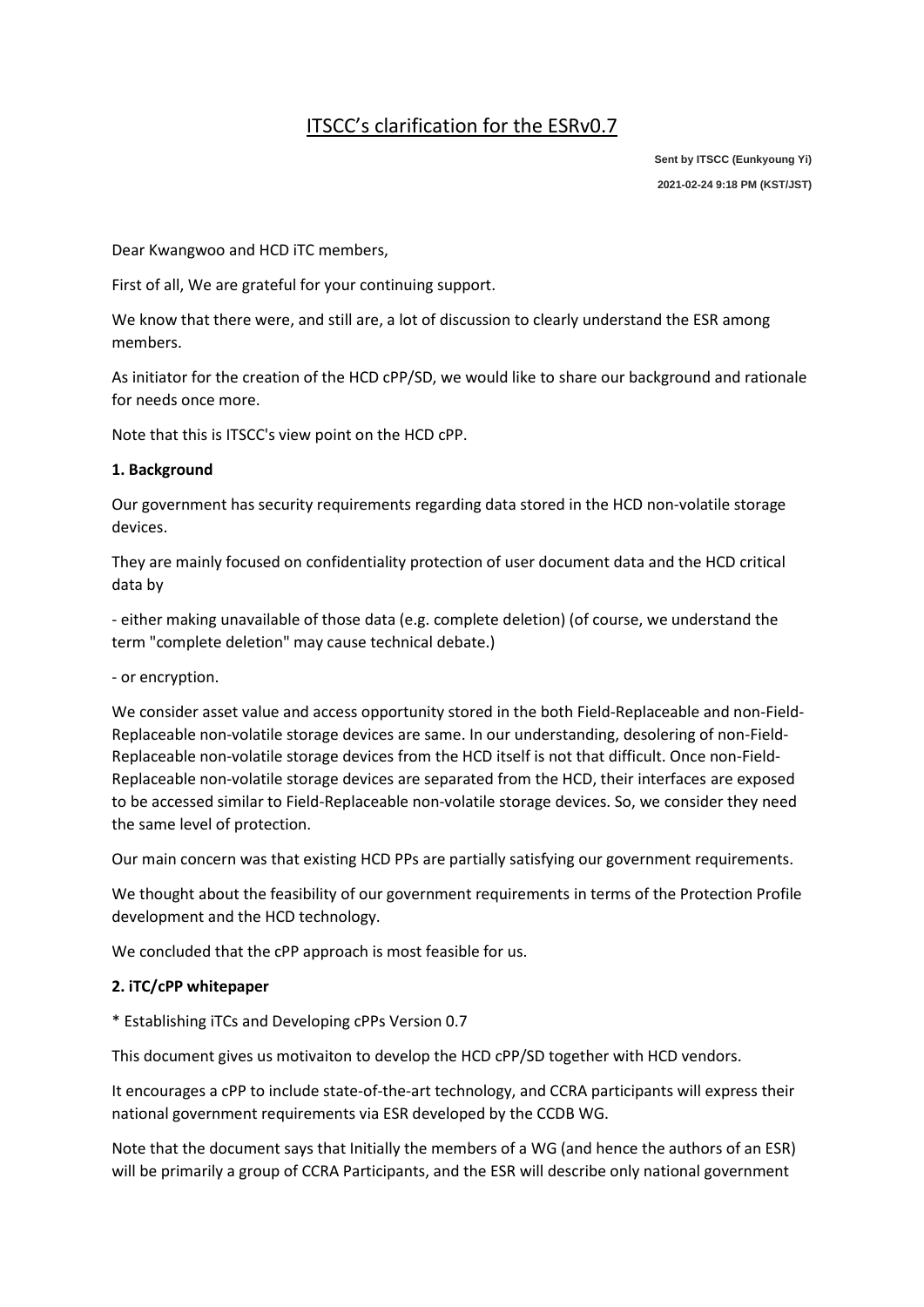requirements from CCRA Participant nations. In future this requirement may be relaxed (Please refer to the page 15).

#### **3. Expectation of the cPP**

We really appreciate vendors', schemes', and other experts' support to establish existing PPs.

We expect that the cPP will provide "state-of-the-art technology" than before.

It's been a long time since the latest HCD PP was established, and we believe that the technology is advancing.

#### **4. Issues need further clarification/discussion**

As we mentioned in #1, our primary assets are user document data and the HCD critical data. (Please refer to the line #186 of the ESR v0.7)

We all have no doubt that Field-Replaceable non-volatile storage devices shall encrypt those data to provide confidentiality because it is very easy to access data stored in these storage devices once they are taken out of the operational environment.

Regarding non-Field-Replaceable non-volatile storage devices, it is also possible to be taken out of the operational environment due to maintenance or repairs. But attackers need more steps to access these storage devices because it requires physical manipulation such as desoldering. Once these storage devices are separated from the HCD, these are exposed to be accessed similar to Field-Replaceable non-volatile storage devices. So, they need the same level of protection like Field-Replaceable non-volatile storage devices.

This is an attack scenario we assumed. We consider this is basic.

We did not assume sophiscated physical attack such as probing or invasive attacks like the Integrated Circuit evaluation area.

We searched other alternative security mechanisms from existing PPs such as image overwriting or purging. Unfortunately, we concluded that the purging data will not provide the same level of confidentiality protection compared to the encryption because it is invoked by "an authorized administrator" (i.e., human intervention).

To support encryption, the most difficult issue will be the protection of keys and key materials. We expect vendors will suggest "state-of-the-art technology" to address this issue.

#### **5. ESR**

If the current version of ESR does not clearly express our intention mentioned above, we are willing to revisit the ESR.

But please understand that we need to consult with schemes who issued the Position Statement on the ESR prior to update it.

We hope our response will help iTC members to agree related issues.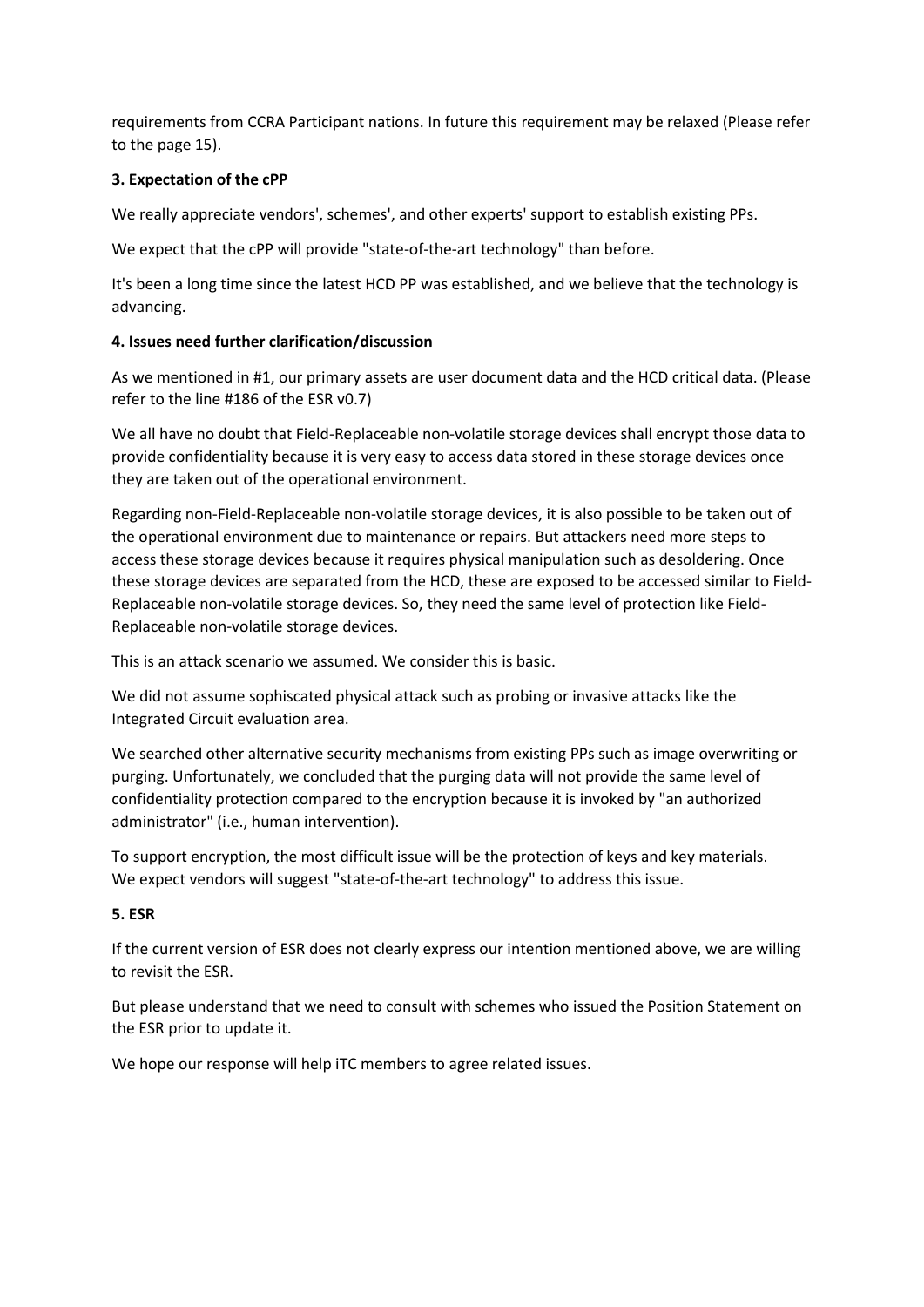### Perspectives on ITSCC's position relative to the ESR

**HCD iTC Temporary meeting 2021-02-25 09:00-10:00 AM (KST/JST) Presented by Tom Benkart** 

On today's HCD iTC Temporary Meeting to discuss a proposal for an ESR change, I presented my perspectives on ITSCC's position relative to the ESR. This was based on an ad hoc discussion with the participants on the previous day's HCD Network Subgroup call.

- ITSCC support for the iTC/cPP is critical
	- o Two sponsoring schemes are required (Korea and Japan)
	- o Japan is following Korea's lead on the cPP
	- $\circ$  NIAP has shown no interest in being a sponsor, but vendors want NIAP endorsement of the cPP
- ITSCC has stated that the cPP must provide greater security than the current HCDPP  $\circ$  Otherwise they do not consider a new cPP to have sufficient value over HCDPP
- Therefore, the cPP needs to address the stolen scenario in a way that is acceptable to ITSCC
	- o As an indication of how ITSCC feels about the scenario, ITSCC considered passwordon-boot to be practical
	- o Vendors consider password-on-boot to be impractical so favor other solutions
	- o ITSCC considers a stored cleartext key to be unacceptable
- The current ESR requires "protection" of the key chain
	- o Don't assume stronger solutions are mandated
- One example could be a TPM-like device that provides protection for the key chain
	- $\circ$  Passing a stored value through the TPM on boot for some cryptographic operation is likely to be sufficient
		- The stored value (start of the key chain) is not cleartext since the TPM performs a cryptographic operation
		- The TPM is not just doing a "hardware integrity check"
	- o This is only meant to be an example of an acceptable solution, it is not a recommendation
- Many other solutions are acceptable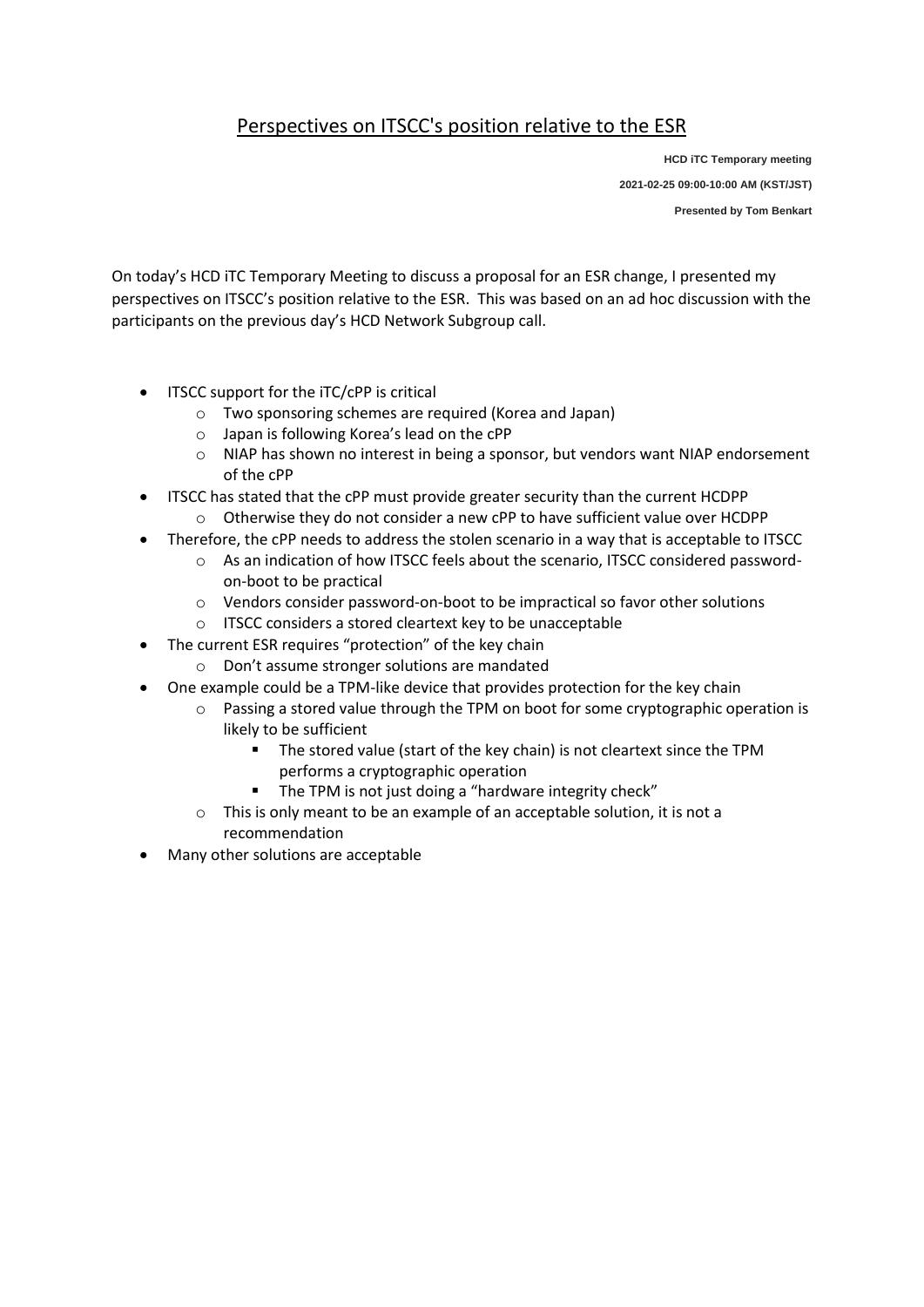### HCD WG (ITSCC)'s interim response for the "Inquiry about ESR v0.7 (2020-May-08)"

**HCD WG (ITSCC)'s response (January 29, 2021)**

**Shared by Kwangwoo Lee to HCD iTC (Feb, 2, 2021)**

Dear Kwangwoo,

Thank you for waiting for our reply.

I'm still discussing this issue with KR government counterpart.

But I would like to share our backgroud and interim outcomes from the discussion.

<Background>

- We consider the a nonvolatile storage device contains sensitive data such as user document data and/or the HCD critiacal data.

- We consider both of use cases i) a Field-replaceable nonvolatile storage device can be taken out of operational environment, and ii) the HCD itself (includes either non-Field-replaceable or Fieldreplaceable nonvolatile storage device) can be taken out of operational environment.

- When a Field-replaceable nonvolatile storage device or the HCD itself is taken out of operational environment, sensitive data need to be protected from disclosure.

\* Note that our intention regarding Assumption "the physical security of the HCD" is strongly related to the opertional environment. When a Field-replaceable nonvolatile storage device or the HCD is taken out of operational environment, they are physically accessible.

- Thus, both of a Field-replaceable and non-Field-replaceable nonvolatile storage device are subject to protection.

#### <Interim outcomes>

- For the reasons above, if 'purge' is appropriate measure to protection of a non-Fieldreplaceable nonvolatile storage device contained in the HCD which is taken out of operational environment, then we can consider the same level of security protection could be levied to a Fieldreplaceable nonvolatile storage device.

- But we do require more security protection requirements such as encryption.

- According to the Reference noted in the email, we assumed that the issue was raised due to the Essential Security Requirements "To support encryption, the HCD shall maintain key chains in such a way that keys and key materials are protected. Note that the initial data of the key chain stored on the nonvolatile storage device without protection do not meet the requirement".

>> We heard that the iTC was discussing this issue from last year, and we would like to understand "how to protect" keys and key materials. Note that we do understand that "initial" key materials are the most difficult ones, and we do not require any specific mechanism for the protection of "initial" key meterials. **We do expect that vendors suggest the "proper" level of the protection for "initial" key materials.**

I'll continuously contact you to solve this issue.

And, if we need to revisit the ESR to clarify our background and intention, please let us know.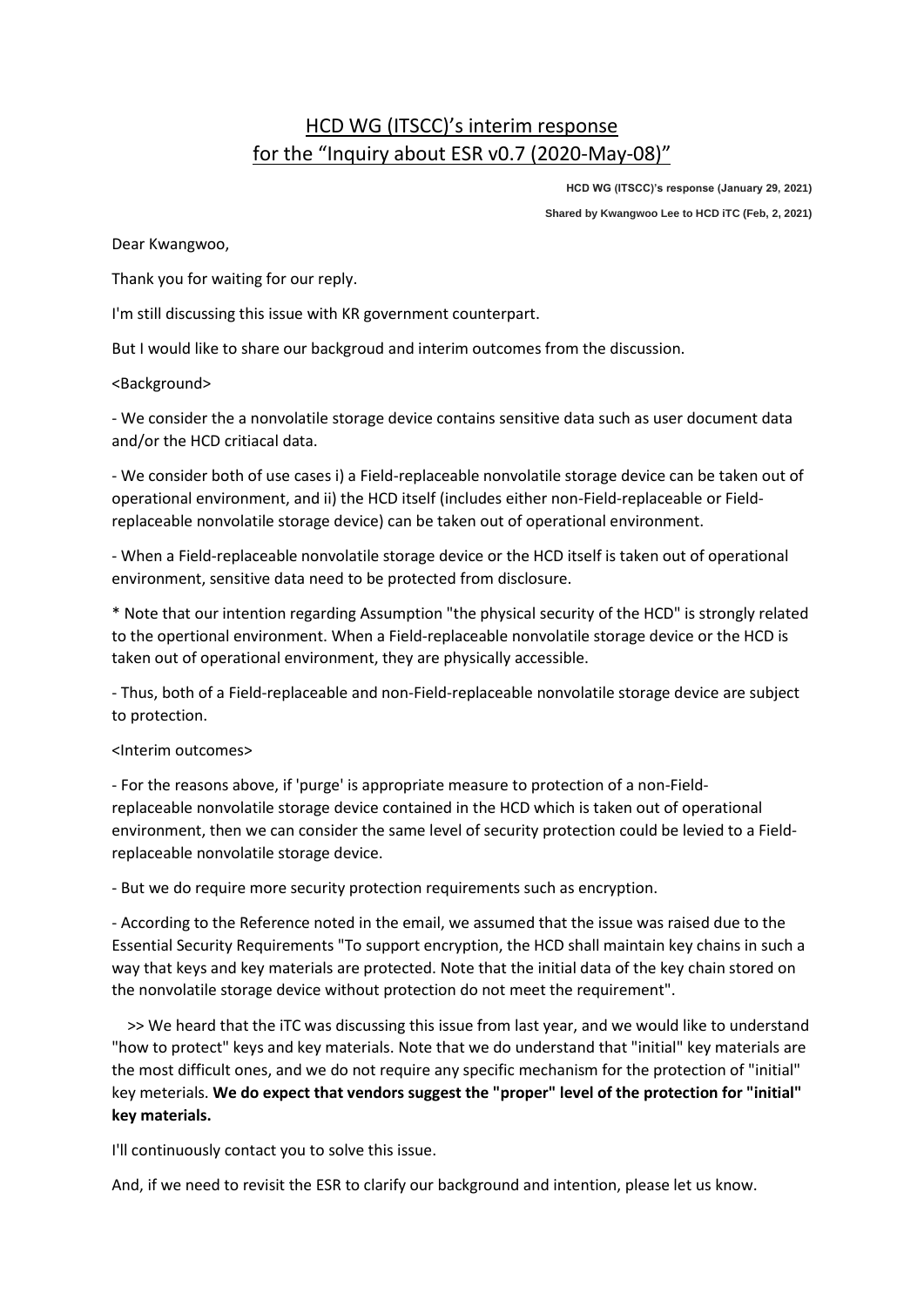## Brian's Email after ITSCC's response

**Brian Volkoff (Feb 25, 2021 01:38 AM (KST/JST) Presented in the HCD iTC Temporary meeting (2/25/2021 9:00AM)**

Hi Tom.

Thanks for wrangling cats if you are willing.

Referring to your other email "Thought's about last night's discussion", please see the ITSCC response forwarded below (down beyond my snippet) to some basic questions I had.

I don't think it is a "stolen" scenario as you have in your third bullet, simply removing the HCD from it's operational environment.

Regarding non-Field-Replaceable non-volatile storage devices, it is also possible to be taken out of the operational environment due to maintenance or repairs. But attackers need more steps to access these storage devices because it requires physical manipulation such as desoldering. Once these storage devices are separated from the HCD, these are exposed to be accessed similar to Field-Replaceable non-volatile storage devices. So, they need the same level of protection like Field-Replaceable non-volatile storage devices.

This is an attack scenario we assumed. We consider this is basic.

I think there are many more "basic" attack scenarios that apply to an HCD removed from its physically secure operating environment, however I'm not proposing we remove any of those physical security expectations.

If the ESR line 189-190

"Note that the initial data of the key chain stored on the nonvolatile storage device without protection do not meet the requirement."

*CANNOT* be changed, and that's my read of ITSCC's comment below:

If the current version of ESR does not clearly express our intention mentioned above, we are willing to revisit the ESR.

Then I think there is nothing to be done. Let the vendors choose their state-of-the-art technology for meeting lines 189-190, be that a TPM, a physical token/fob that delivers an initial key, typing it in on the front panel, or something else.

Is it necessary to codify the allowed mechanisms? While it might be helpful to vendors to discuss some of the mechanisms available, the state of the art moves forward, and explicitly referencing those mechanisms just guarantees the cPP will need to be refreshed in the future.

-Brian